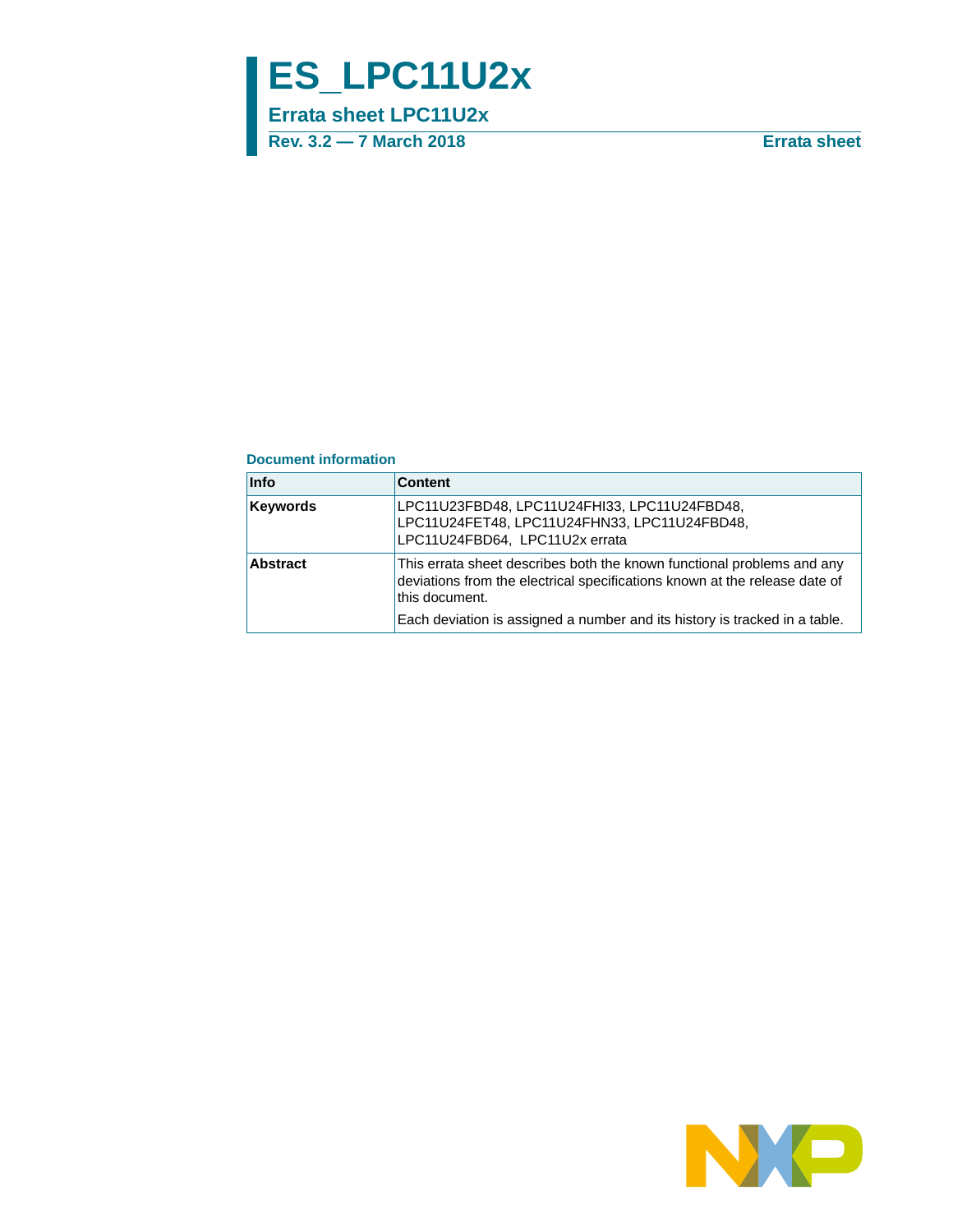#### **Revision history**

| Rev | <b>Date</b> | <b>Description</b> |
|-----|-------------|--------------------|
| 3.2 | 20180307    | Added USB_ROM.3.   |
| 3.1 | 20170804    | Added USB_ROM.2.   |
| 1з  | 20140808    | Added USB ROM.1.   |
| 12  | 20130117    | Added I2C.1.       |
|     | 20120112    | Initial version    |

# **Contact information**

For more information, please visit: **http://www.nxp.com**

For sales office addresses, please send an email to: **salesaddresses@nxp.com**

ES\_LPC11U2X **All information provided in this document is subject to legal disclaimers.** © NXP B.V. 2018. All rights reserved.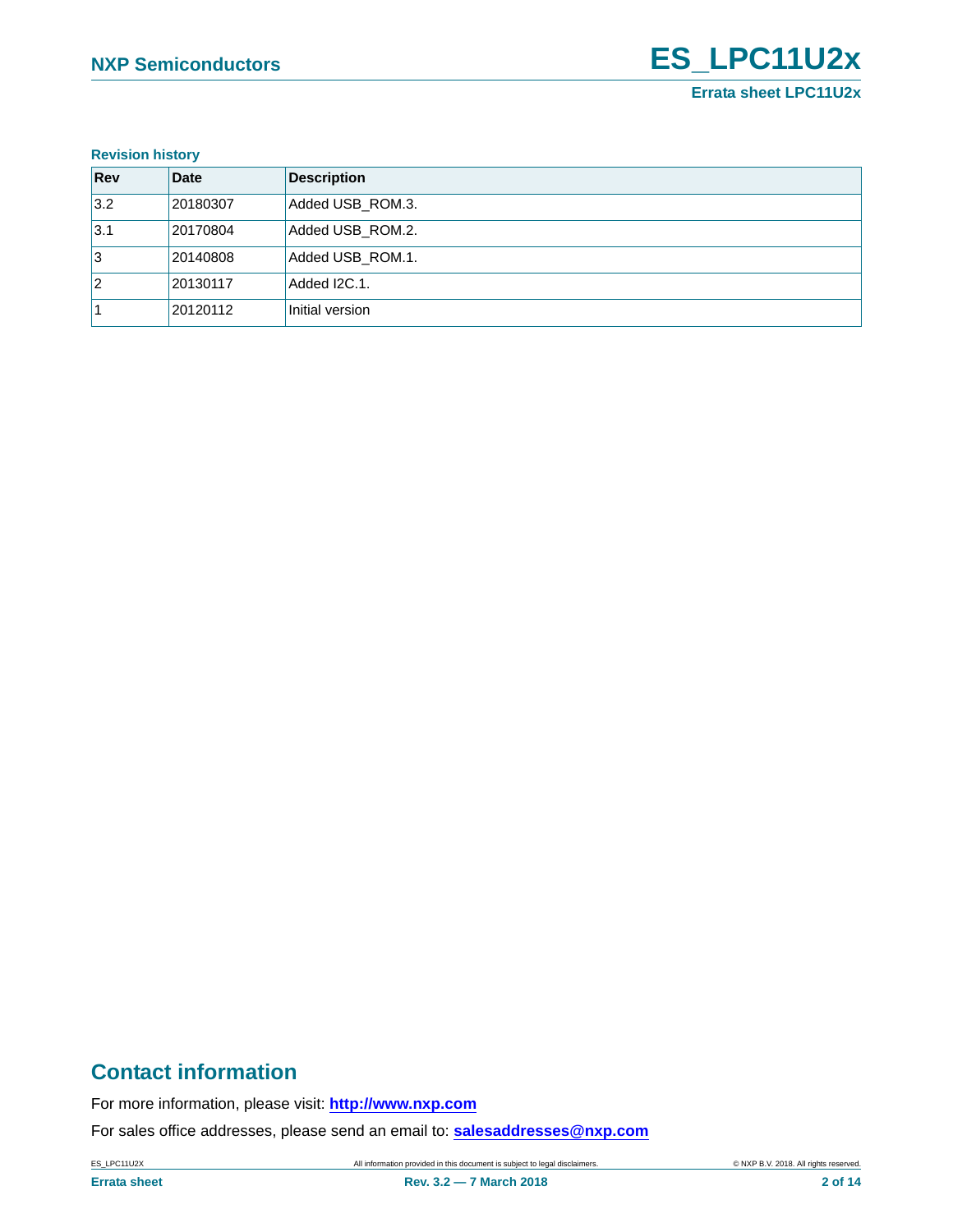# <span id="page-2-0"></span>**1. Product identification**

The LPC11U2x devices typically have the following top-side marking:

LPC11U2x

/xxx

xxxxxxx

xxYYWWxR[x]

The last letter in the last line (field 'R') will identify the device revision. This Errata Sheet covers the following revisions of the LPC11U2x:

| <b>Revision identifier (R)</b> | <b>Revision description</b> |
|--------------------------------|-----------------------------|
| l'B                            | Initial device revision     |

Field 'YY' states the year the device was manufactured. Field 'WW' states the week the device was manufactured during that year.

# <span id="page-2-1"></span>**2. Errata overview**

#### **Table 2. Errata summary table**

| <b>Functional</b><br>problems | <b>Short description</b>                                                                                                                                    | <b>Revision identifier</b> | <b>Detailed description</b> |
|-------------------------------|-------------------------------------------------------------------------------------------------------------------------------------------------------------|----------------------------|-----------------------------|
| ADC.1                         | A/D Global Data register should not be used with burst<br>mode or hardware triggering.                                                                      | 'B'                        | Section 3.1                 |
| I2C.1                         | In the slave-transmitter mode, the device set in the<br>monitor mode must write a dummy value of 0xFF into<br>the DAT register.                             | 'B'                        | Section 3.2                 |
| USB ROM.1                     | The USB ROM driver routine hwUSB ResetEP()<br>accidentally corrupts the subsequent word of memory<br>while clearing the STALL bit of the selected endpoint. | 'B'                        | Section 3.3                 |
| USB ROM.2                     | FRAME_INT is cleared if new SetConfiguration or<br>USB RESET are received.                                                                                  | 'B'                        | Section 3.4                 |
| USB.ROM.3                     | USB full-speed device fail in the Command/Data/Status<br>Flow after bus reset and bus re-enumeration.                                                       | 'B'                        | Section 3.5                 |

#### **Table 3. AC/DC deviations table**

| <b>AC/DC</b><br>deviations | <b>Short description</b> | <b>Revision identifier</b> | <b>Detailed description</b> |
|----------------------------|--------------------------|----------------------------|-----------------------------|
| ∣n/a                       | n/a                      | n/a                        | n/a                         |

#### **Table 4. Errata notes table**

| <b>Errata notes</b> | <b>Short description</b>                                                                                              | <b>Revision identifier</b> | Detailed description |
|---------------------|-----------------------------------------------------------------------------------------------------------------------|----------------------------|----------------------|
| Note.1              | During power-up, an unexpected glitch (low pulse)<br>could occur on the port pins as the $V_{DD}$ supply ramps<br>up. | ʻBʻ                        | Section 5.1          |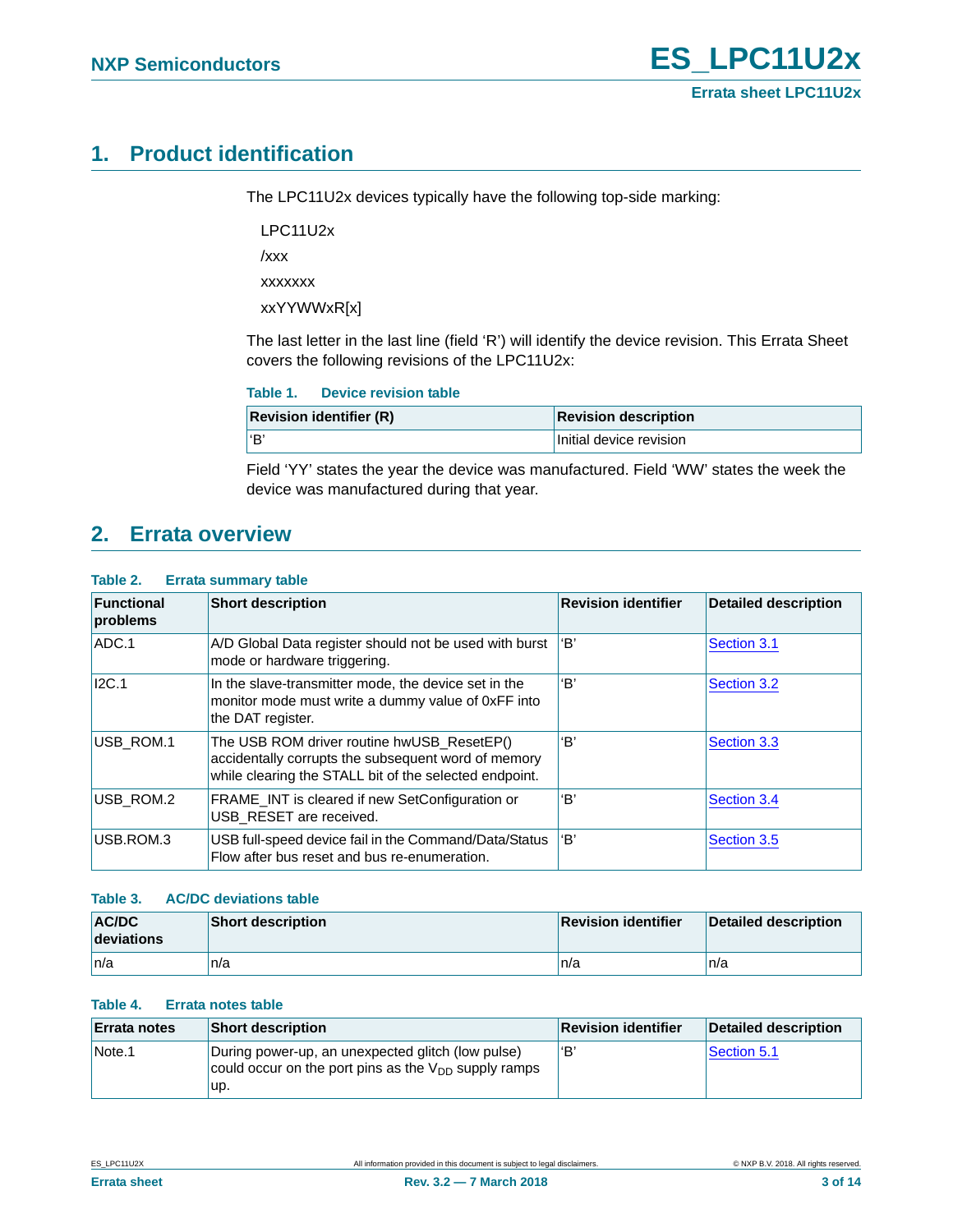# <span id="page-3-1"></span><span id="page-3-0"></span>**3. Functional problems detail**

### **3.1 ADC.1**

A/D Global Data register should not be used with burst mode or hardware triggering.

#### **Introduction:**

On the LPC11U2x, the START field and the BURST bit in the A/D control register specify whether A/D conversions are initiated via software command, in response to some hardware trigger, or continuously in burst ("hardware-scan") mode. Results of the ADC conversions can be read in one of two ways. One is to use the A/D Global Data Register to read all data from the ADC. Another is to use the individual A/D Channel Data Registers.

#### **Problem:**

If the burst mode is enabled (BURST bit set to '1') or if hardware triggering is specified, the A/D conversion results read from the A/D Global Data register could be incorrect. If conversions are only launched directly by software command (BURST bit = '0' and START = '001'), the results read from the A/D Global Data register will be correct provided the previous result is read prior to launching a new conversion.

#### **Work-around:**

When using either burst mode or hardware triggering, the individual A/D Channel Data registers should be used instead of the A/D Global Data register to read the A/D conversion results.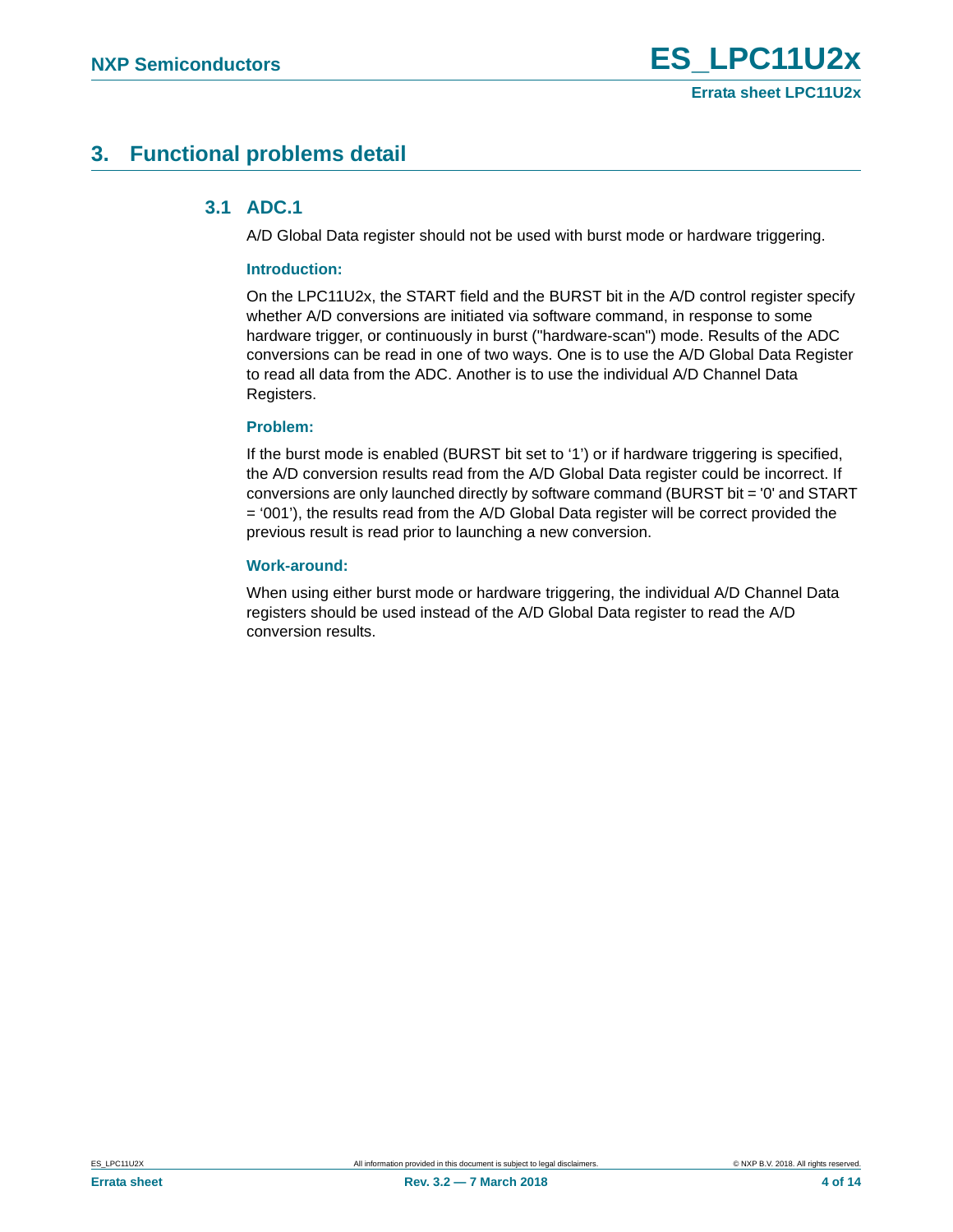### <span id="page-4-0"></span>**3.2 I2C.1**

In the slave-transmitter mode, the device set in the monitor mode must write a dummy value of 0xFF into the DAT register.

#### **Introduction:**

The I2C monitor allows the device to monitor the I2C traffic on the I2C bus in a non-intrusive way.

#### **Problem:**

In the slave-transmitter mode, the device set in the monitor mode must write a dummy value of 0xFF into the DAT register. If this is not done, the received data from the slave device will be corrupted. To allow the monitor mode to have sufficient time to process the data on the I2C bus, the device may need to have the ability to stretch the I2C clock. Under this condition, the I2C monitor mode is not 100% non-intrusive.

#### **Work-around:**

When setting the device in monitor mode, enable the ENA\_SCL bit in the MMCTRL register to allow clock stretching.

Software code example to enable the ENA\_SCL bit:

LPC I2C MMCTRL  $| = (1 \lt \lt 1);$  //Enable ENA SCL bit

In the I2C ISR routine, for the status code related to the slave-transmitter mode, write the value of 0xFF into the DAT register to prevent data corruption. In order to avoid stretching the SCL clock, the data byte can be saved in a buffer and processed in the Main loop. This ensures the SI flag is cleared as fast as possible.

Software code example for the slave-transmitter mode:

```
 case 0xA8: // Own SLA + R has been received, ACK returned 
 case 0xB0:
 case 0xB8: // data byte in DAT transmitted, ACK received
 case 0xC0: // (last) data byte transmitted, NACK received
 case 0xC8: // last data byte in DAT transmitted, ACK received
    DataByte = LPC_I2C->DATA_BUFFER;//Save data. Data can be process in Main loop
    LPC I2C->DAT = 0xFF; // Pretend to shift out 0xFF
    LPC I2C->CONCLR = 0x08; // clear flag SI
 break;
```
### <span id="page-4-1"></span>**3.3 USB\_ROM.1**

The USB ROM driver routine hwUSB\_ResetEP() accidentally corrupts the subsequent word of memory while clearing the STALL bit of the selected endpoint.

#### **Introduction:**

The on-chip USB2.0 full-speed device controller uses the USB endpoint (EP) Command/Status List organized in memory to store the EPs command/status information. Bit 29 indicates the STALL status of the corresponding EP. The USB ROM driver routine hwUSB\_ResetEP(), which is called during SET\_CONFIGURATION and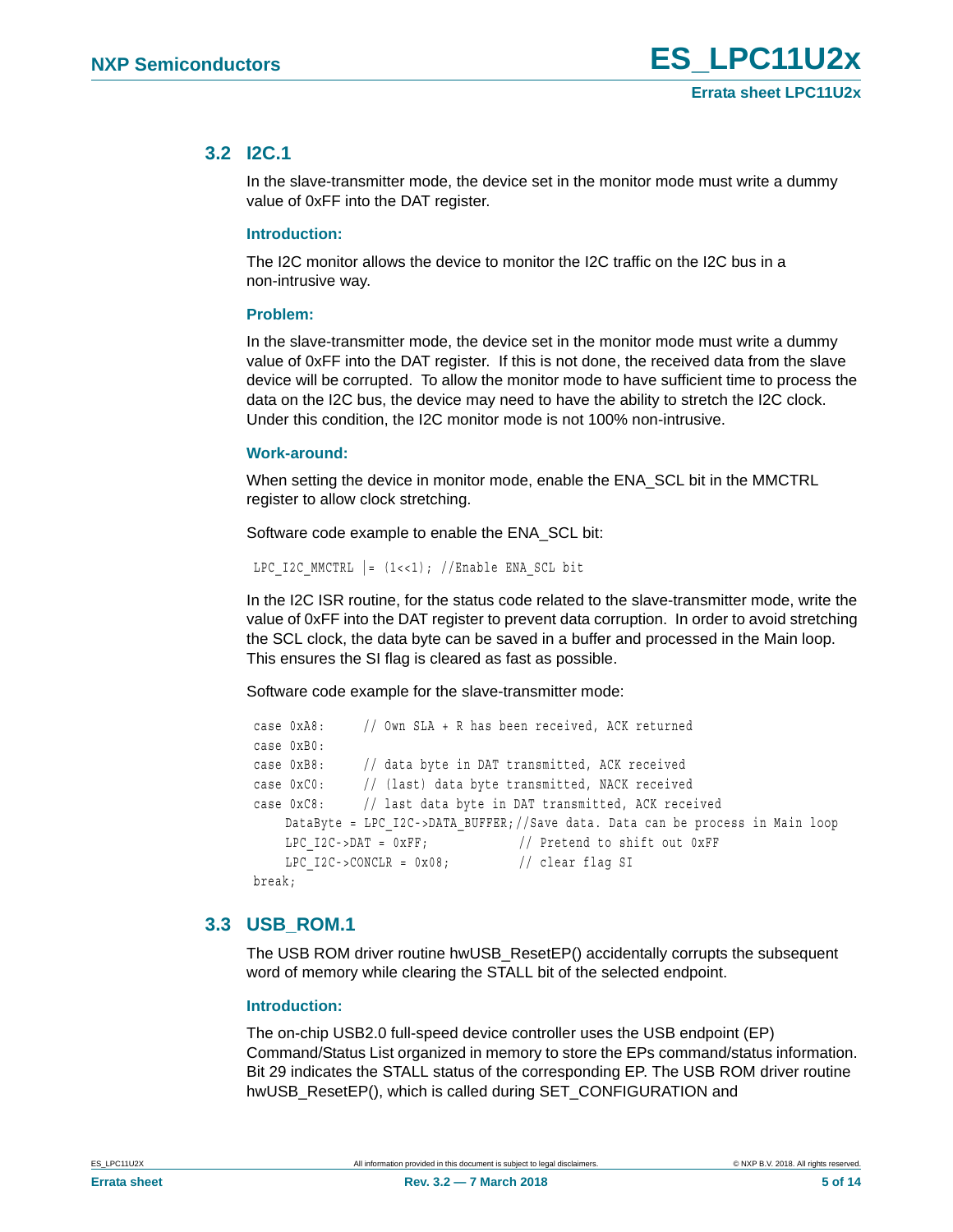SET\_INTERFACE requests for all EPs present in the corresponding configuration/interface, clears the STALL bit of the selected EPs in Command/Status List as part of EP reset procedure.

#### **Problem:**

During the EP reset procedure executed by the USB ROM driver routine hwUSB ResetEP(), it not only clears the STALL bit of the selected EP but also corrupts the subsequent word of memory. This issue is caused by a software bug in the hwUSB\_ResetEP() routine.

Below is a summary of the runtime errors resulting from this issue:

- **•** Case 1. When reset procedure is invoked on an EP which is at the end of the EP list, this bug will accidentally corrupt the memory area following the EP Command/Status List. In the current version of USB ROM driver this area is used for storing the receiver buffer address for control endpoint (EP0). This corruption causes erratic behavior on control OUT transaction.
- **•** Case 2. When reset procedure is invoked on an EP which is in the beginning or middle of the EP list, this bug will accidentally clear the STALL bit of the subsequent EP in list.
	- **–** If hwUSB\_ResetEP() is called during SET\_CONFIGURATION, clearing the STALL bit of the subsequent EP has no consequence since STALL condition is cleared for all EPs during SET\_CONFIGURATION procedure.
	- **–** If hwUSB\_ResetEP() is called during SET\_INTERFACE when selecting an ALT interface, this issue could clear STALL condition (if exists) on the subsequent EP. This condition is very rare.

#### **Work-around:**

The software work-around to address Case 1 is to specify one extra EP in the max\_num\_ep field of the USBD\_API\_INIT\_PARAM\_T structure passed to the ROM driver's hw->init() routine. This extra EP provides a padding buffer to avoid corruption to the subsequent word of memory. This workaround is demonstrated with the line of code highlighted in red in function usb\_init() in the following example.

If your system is affected with Case 2, user should check the "ep\_halt" member of USB\_CORE\_CTRL\_T structure in the SET\_INTERFACE event and set STALL bit for any EP which got cleared due to this bug. This condition is very rare. This workaround is demonstrated with the function StallWorkAround () in the following example. Notice that StallWorkAround is set to be an interface event in the usb\_init() function (highlighted in bold).

```
typedef volatile struct _EP_LIST {
 uint32 t buf ptr;
 uint32 t buf length;
} EP_LIST;
ErrorCode_t StallWorkAround(USBD_HANDLE_T hUsb)
{
     ErrorCode t ret = LPC OK;
     USB CORE CTRL T *pCtrl = (USB CORE CTRL T *) hUsb;
      EP_LIST *epQueue;
```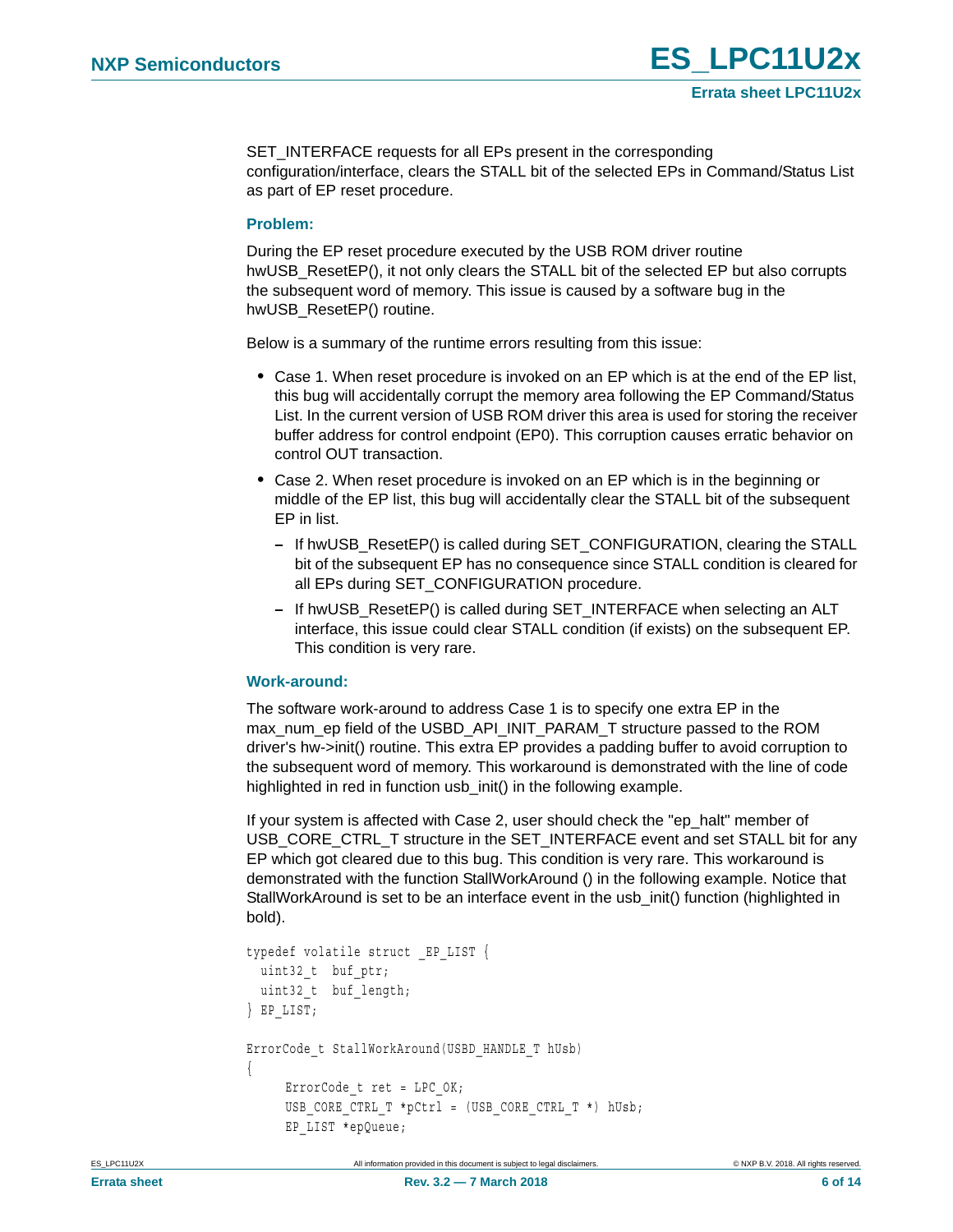**Errata sheet LPC11U2x**

```
 int32_t i;
      /* WORKAROUND for Case 2:
      Code clearing STALL bits in endpoint reset routine corrupts memory area
          next to the endpoint control data.
      */
     if (pCtrl->ep_halt != 0) { /* check if STALL is set for any endpoint */
            /* get pointer to HW EP queue */
            epQueue = (EP_LIST *) LPC_USB->EPLISTSTART;
           /* check if the HW STALL bit for the endpoint is cleared due to bug. */for (i = 1; i < pCtrl->max num ep; i++) {
                  /* check OUT EPs */
                 if ( pCtrl->ep halt & (1 \lt t)) {
                      /* Check if HW EP queue also has STALL bit = BIT(29) is set */
                       if (( epQueue[i \lt\lt 1] .buf\_ptr \& _BIT(29)) == 0) {
                             /* bit not set, cleared by BUG. So set it back. */
                            epQueue[i << 1].buf.ptr | = BIT(29);
 }
}
                  /* Check IN EPs */
                 if ( pCtrl->ep halt & (1 \lt k (i + 16))) {
                      /* Check if HW EP queue also has STALL bit = BIT(29) is set */
                       if ((epQueue[(i < 1) + 1].buffer & BIT(29)) == 0) /* bit not set, cleared by BUG. So set it back. */
                            epQueue[(i << 1) + 1].buf ptr | = BIT(29);
}
}
}
      }
      return ret;
}
/* Initialize USB sub system */
static ErrorCode t usbd init(void)
{
     USBD_API_INIT_PARAM_T_usb_param;
     USB_CORE_DESCS_T_desc;
     ADC_INIT_PARAM_T adc_param;
     ErrorCode t ret = LPC OK;
      /* enable clocks and pinmux */
     usb pin clk init();
      /* initialize USBD ROM API pointer. */
      g_pUsbApi = (const USBD_API_T *) LPC_ROM_API->usbdApiBase;
      /* initialize call back structures */
     memset((void *) &usb_param, 0, sizeof(USBD_API_INIT_PARAM_T));
      usb_param.usb_reg_base = LPC_USB0_BASE;
      /* WORKAROUND for Case 1
```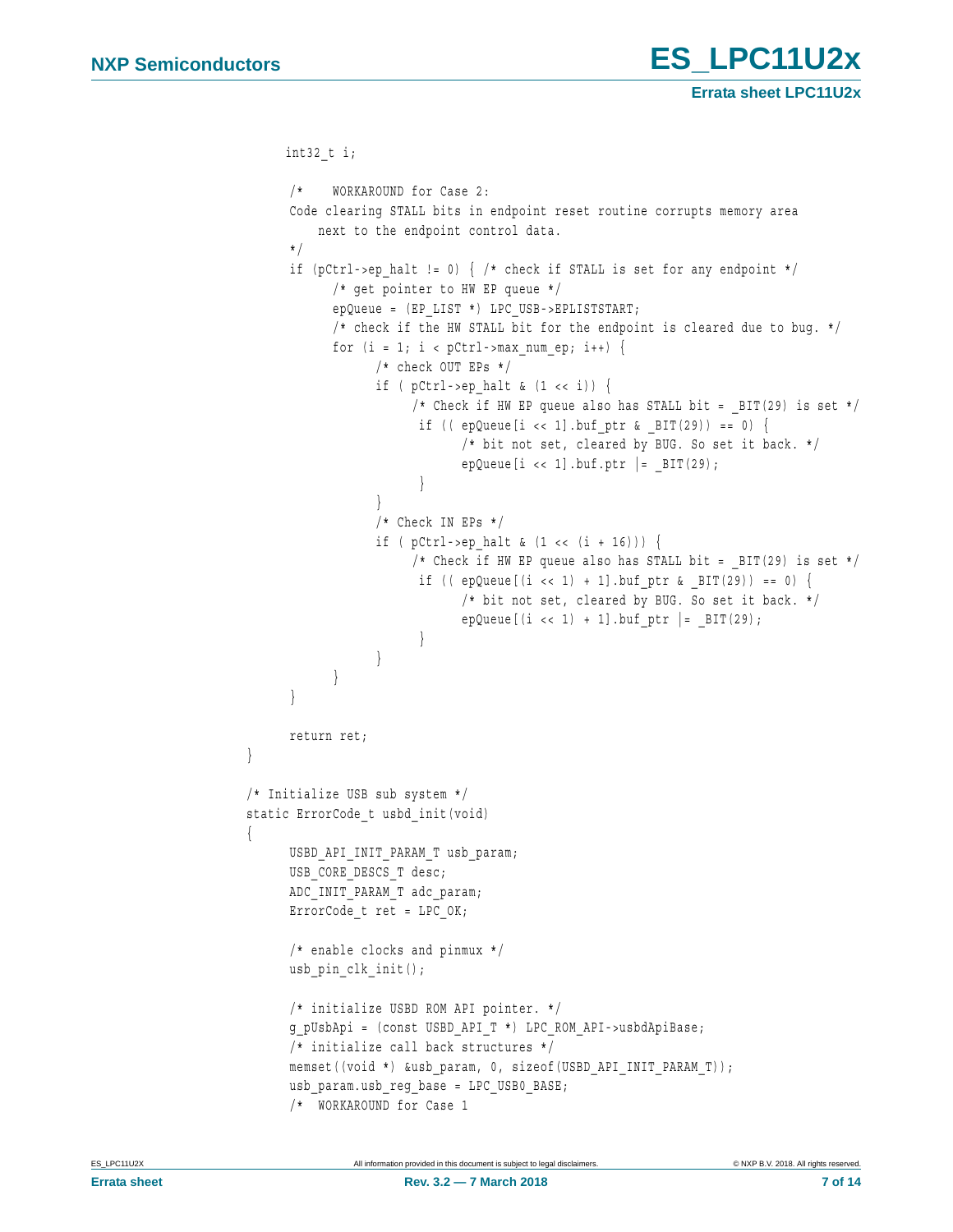}

```
For example When EP0, EP1_IN, EP1_OUT and EP2_IN are used we need to specify
usb param.max num ep as 3 here. But as a workaround for this issue specify
usb param.max num ep as 4. So that extra EPs control structure acts as padding
buffer to avoid data corruption. Corruption of padding memory doesn't affect the 
stack/program behavior.
 */
usb param.max num ep = 3 + 1;
 usb_param.USB_Interface_Event = StallWorkAround;
usb param.mem base = USB STACK MEM BASE;
usb param.mem size = USB STACK MEM SIZE;
 /* Set the USB descriptors */
desc.device desc = (uint8 t *) &USB DeviceDescriptor[0];
 desc.string_desc = (uint8_t *) &USB_StringDescriptor[0];
 /* Note, to pass USBCV test full-speed only devices should have both
   descriptor arrays point to same location and device qualifier set to 0.
 */
 desc.high_speed_desc = (uint8_t *) &USB_FsConfigDescriptor[0];
desc.full speed desc = (uint8 t *) &USB FsConfigDescriptor[0];
desc.device qualifier = 0;
 /* USB Initialization */
 ret = USBD_API->hw->Init(&g_hUsb, &desc, &usb_param);
if (ret == LPC OK) \{
```
**Errata sheet LPC11U2x**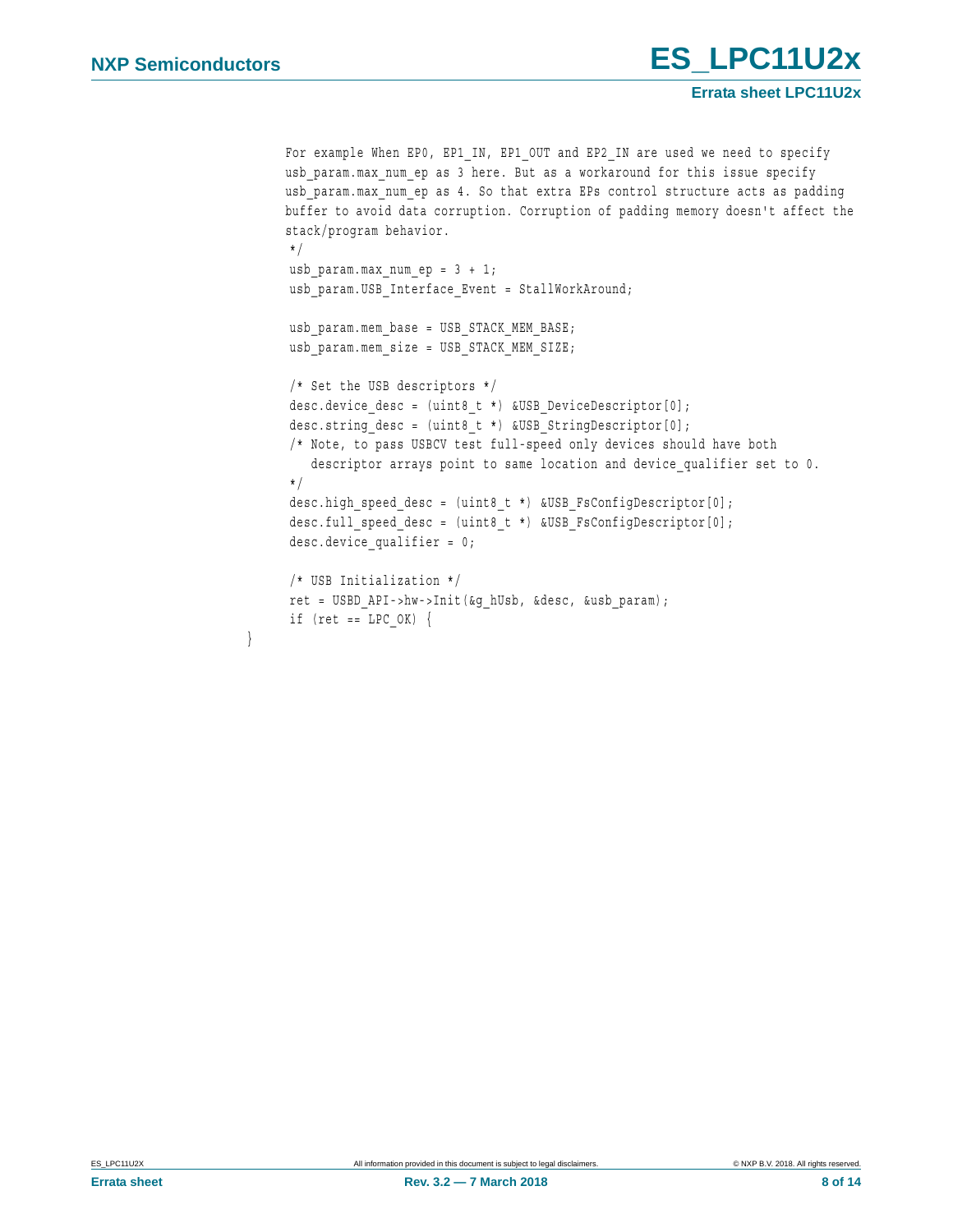### <span id="page-8-0"></span>**3.4 USB\_ROM.2: FRAME\_INT is cleared if new SetConfiguration or USB\_RESET are received.**

#### **Introduction:**

In the USB ROM API, the function call EnableEvent can be used to enable and disable FRAME\_INT.

#### **Problem:**

When the FRAME\_INT is enabled through the USB ROM API call:

```
ErrorCode_t(* USBD_HW_API::EnableEvent)(USBD_HANDLE_T hUsb, uint32_t EPNum, uint32_t 
     event_type, uint32_t enable),
```
the FRAME\_INT is cleared if new SetConfiguration or USB\_RESET are received.

#### **Work-around:**

Implement the following software work-around in the ISR to ensure that the FRAME\_INT is enabled:

```
void USB_IRQHandler(void)
{
USBD_API->hw->EnableEvent(g_hUsb, 0, USB_EVT_SOF, 1);
USBD_API->hw->ISR(g_hUsb);
}
```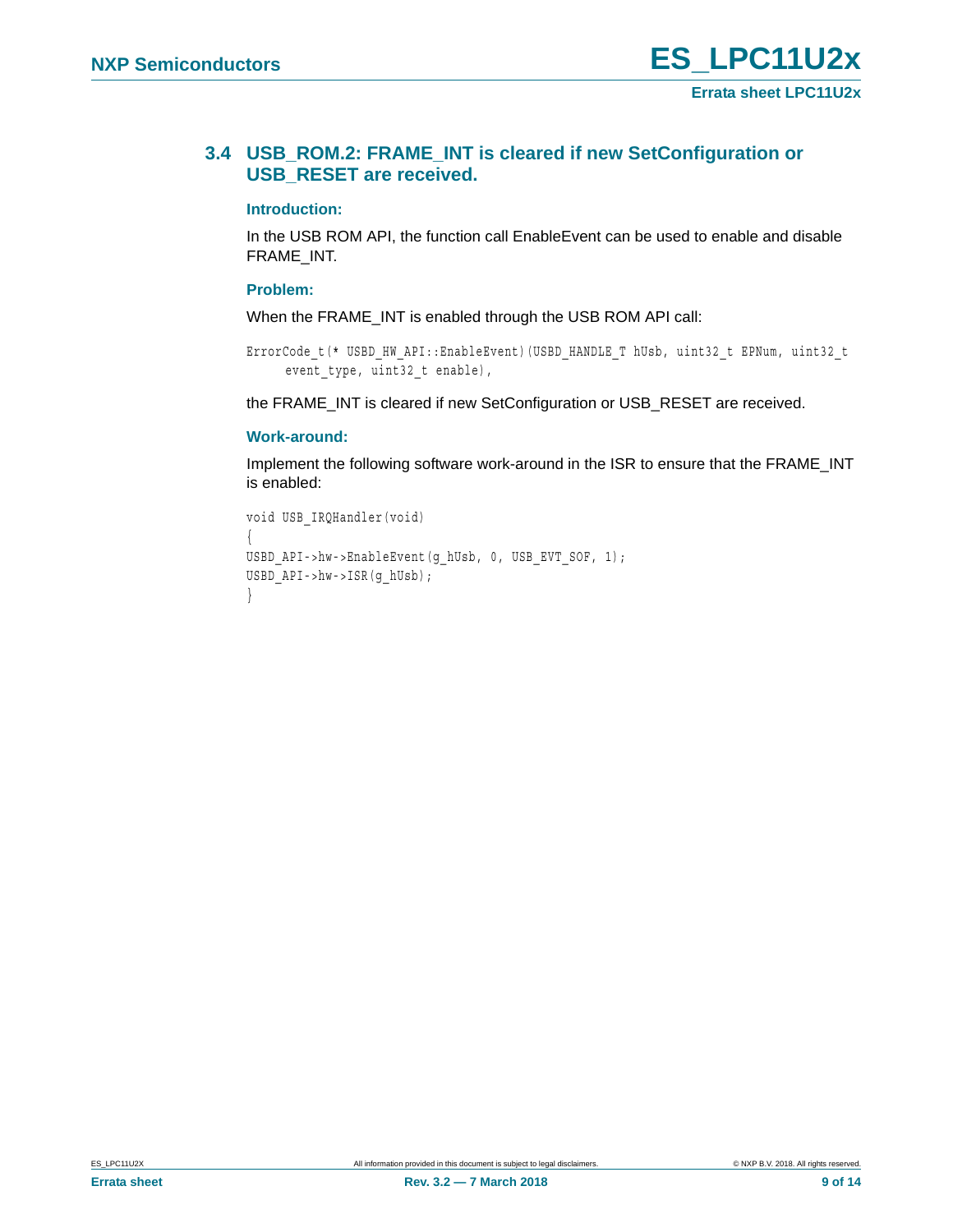### <span id="page-9-0"></span>**3.5 USB\_ROM.3: USB full-speed device fail in the Command/Data/Status Flow after bus reset and bus re-enumeration**

#### **Introduction:**

The LPC11U2x device family includes a USB full-speed interface that can operate in device mode and also, includes USB ROM based drivers. A Bulk-Only Protocol transaction begins with the host sending a CBW to the device and attempting to make the appropriate data transfer (In, Out or none). The device receives the CBW, checks and interprets it, attempts to satisfy the request of the host, and returns status via a CSW.

#### **Problem:**

When the device fails in the Command/Data/Status Flow, and the host does a bus reset / bus re-enumeration without issuing a Bulk-Only Mass Storage Reset, the USB ROM driver does not re-initialize the MSC variables. This causes the device to fail in the Command/Data/Status Flow after the bus reset / bus re-enumeration.

#### **Work-around:**

Implement the following software work-around to re-initialize the MSC variables in the USBD stack.

```
void *g_pMscCtrl;
ErrorCode_t mwMSC_Reset_workaround(USBD_HANDLE_T hUsb)
{
((UBB MSC CTRL T<sup>*</sup>)g pMscCtrl) -&gt;CSW.dSignature = 0;((USB_MSC_CTRL_T *)g_pMscCtrl)->BulkStage = 0;
     return LPC_OK;
}
ErrorCode_t_mscDisk_init(USBD_HANDLE_T_hUsb,_USB_CORE_DESCS_T_*pDesc,
     USBD_API_INIT_PARAM_T *pUsbParam)
{ USBD_MSC_INIT_PARAM_T msc_param;
     ErrorCode t ret = LPC OK;
     memset((void *) &msc_param, 0, sizeof(USBD_MSC_INIT_PARAM_T));
     msc_param.mem_base = pUsbParam->mem_base;
     msc_param.mem_size = pUsbParam->mem_size;
     g_pMscCtrl = (void *)msc_param.mem_base;
     ret = USBD_API->msc->init(hUsb, &msc_param);
     /* update memory variables */
     pUsbParam->mem_base = msc_param.mem_base;
     pUsbParam->mem_size = msc_param.mem_size;
```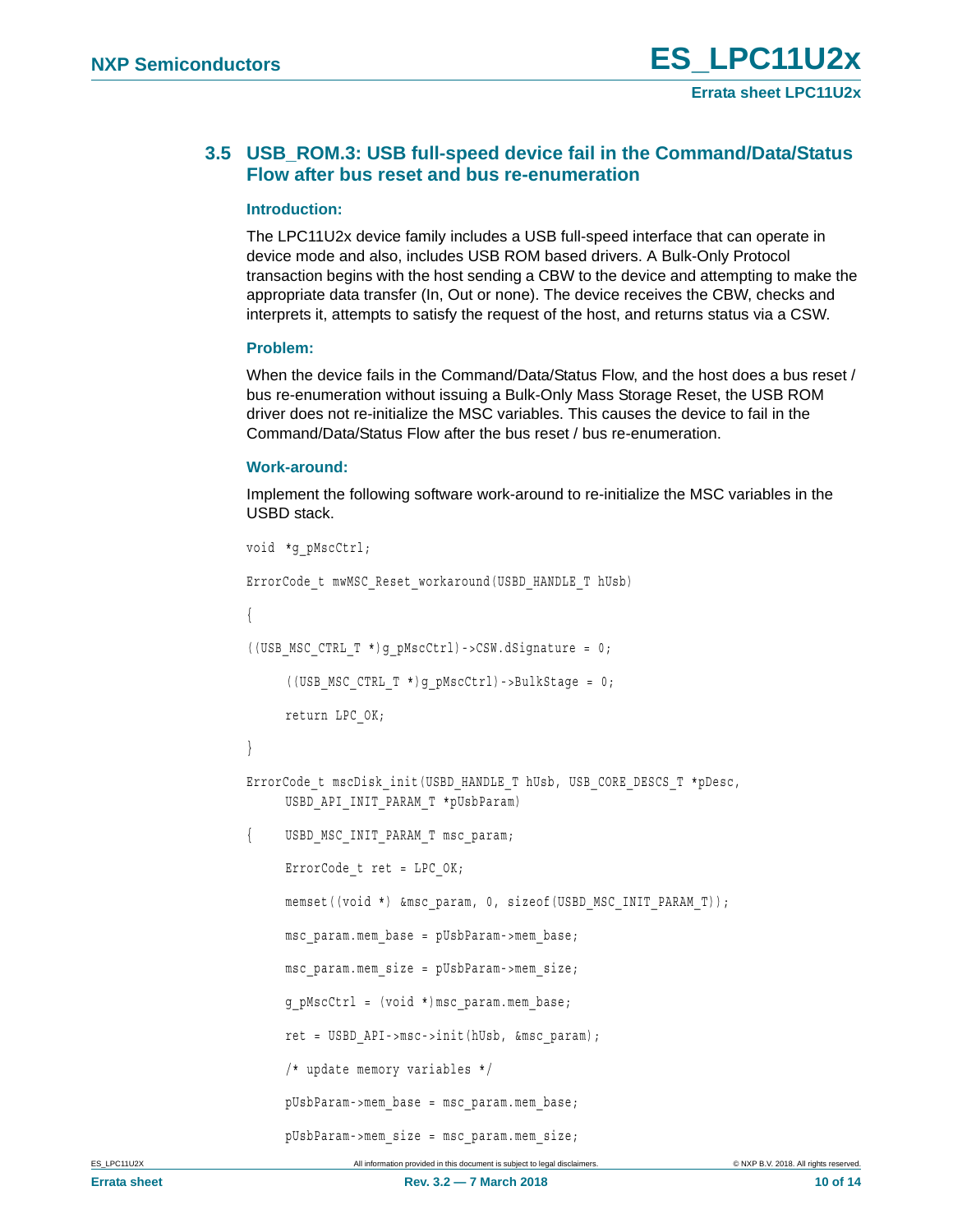

```
return ret;
}
     usb_param.USB_Reset_Event = mwMSC_Reset_workaround;
     ret = USBD_API->hw->Init(&g_hUsb, &desc, &usb_param);
```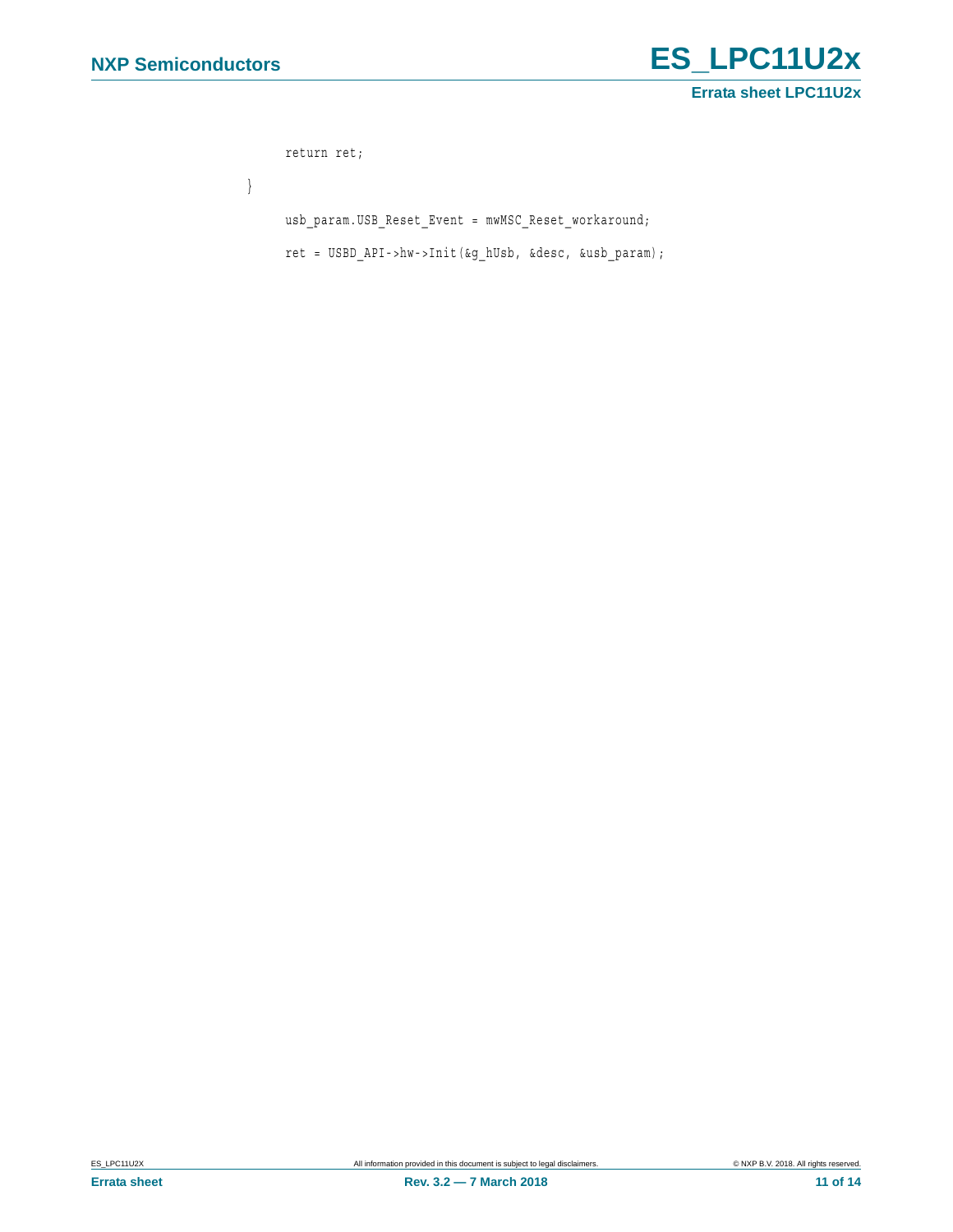# <span id="page-11-1"></span>**4. AC/DC deviations detail**

**4.1 n/a**

# <span id="page-11-3"></span><span id="page-11-2"></span><span id="page-11-0"></span>**5. Errata notes detail**

### **5.1 Note.1**

The General Purpose I/O (GPIO) pins have configurable pull-up/pull-down resistors where the pins are pulled up to the VDD level by default. During power-up, an unexpected glitch (low pulse) could occur on the port pins as the VDD supply ramps up.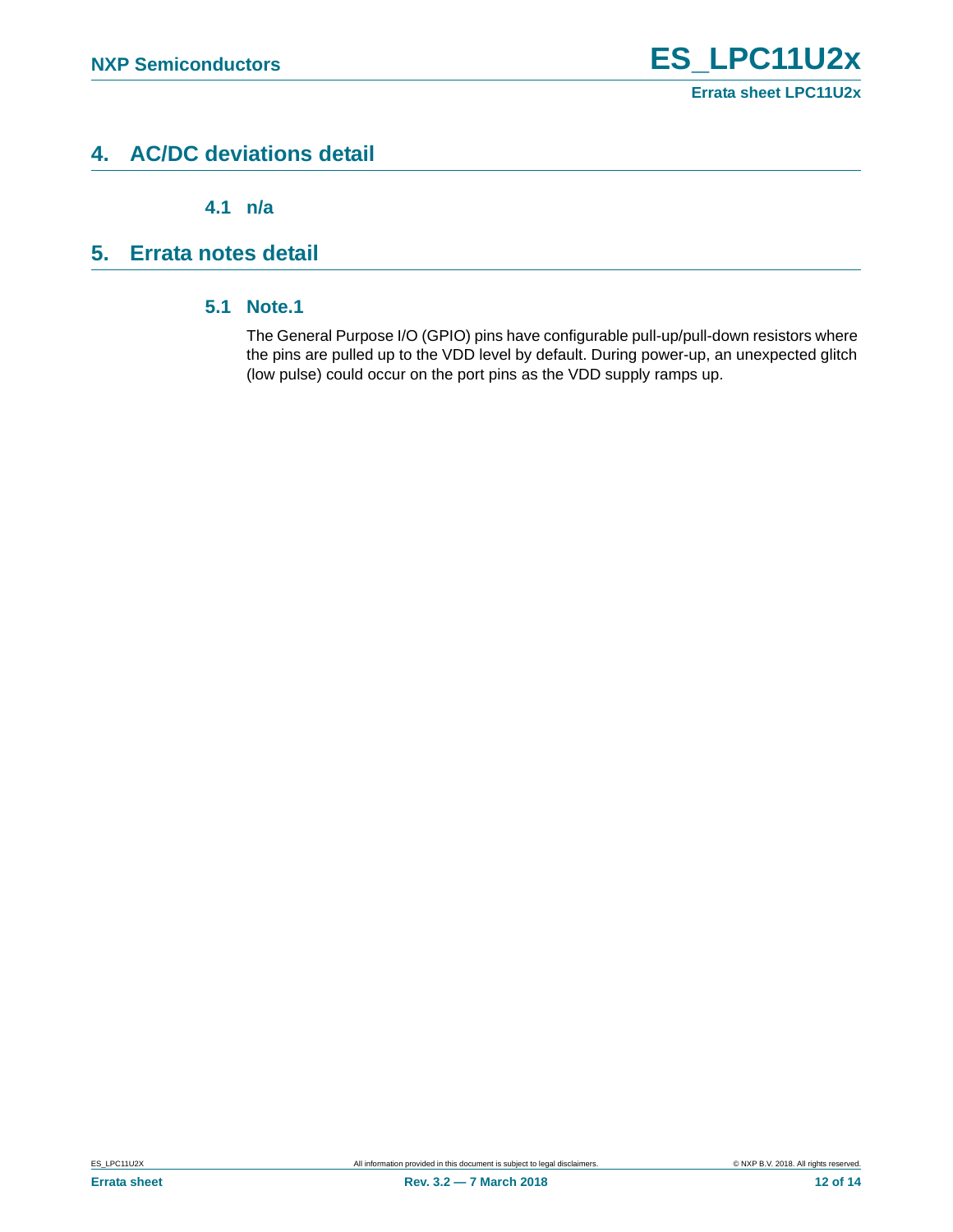# <span id="page-12-0"></span>**6. Legal information**

### <span id="page-12-1"></span>**6.1 Definitions**

**Draft —** The document is a draft version only. The content is still under internal review and subject to formal approval, which may result in modifications or additions. NXP Semiconductors does not give any representations or warranties as to the accuracy or completeness of information included herein and shall have no liability for the consequences of use of such information.

## <span id="page-12-2"></span>**6.2 Disclaimers**

**Limited warranty and liability —** Information in this document is believed to be accurate and reliable. However, NXP Semiconductors does not give any representations or warranties, expressed or implied, as to the accuracy or completeness of such information and shall have no liability for the consequences of use of such information. NXP Semiconductors takes no responsibility for the content in this document if provided by an information source outside of NXP Semiconductors.

In no event shall NXP Semiconductors be liable for any indirect, incidental, punitive, special or consequential damages (including - without limitation - lost profits, lost savings, business interruption, costs related to the removal or replacement of any products or rework charges) whether or not such damages are based on tort (including negligence), warranty, breach of contract or any other legal theory.

Notwithstanding any damages that customer might incur for any reason whatsoever, NXP Semiconductors' aggregate and cumulative liability towards customer for the products described herein shall be limited in accordance with the *Terms and conditions of commercial sale* of NXP Semiconductors.

**Right to make changes —** NXP Semiconductors reserves the right to make changes to information published in this document, including without limitation specifications and product descriptions, at any time and without notice. This document supersedes and replaces all information supplied prior to the publication hereof.

**Suitability for use —** NXP Semiconductors products are not designed, authorized or warranted to be suitable for use in life support, life-critical or safety-critical systems or equipment, nor in applications where failure or

malfunction of an NXP Semiconductors product can reasonably be expected to result in personal injury, death or severe property or environmental damage. NXP Semiconductors and its suppliers accept no liability for inclusion and/or use of NXP Semiconductors products in such equipment or applications and therefore such inclusion and/or use is at the customer's own risk.

**Applications —** Applications that are described herein for any of these products are for illustrative purposes only. NXP Semiconductors makes no representation or warranty that such applications will be suitable for the specified use without further testing or modification.

Customers are responsible for the design and operation of their applications and products using NXP Semiconductors products, and NXP Semiconductors accepts no liability for any assistance with applications or customer product design. It is customer's sole responsibility to determine whether the NXP Semiconductors product is suitable and fit for the customer's applications and products planned, as well as for the planned application and use of customer's third party customer(s). Customers should provide appropriate design and operating safeguards to minimize the risks associated with their applications and products.

NXP Semiconductors does not accept any liability related to any default, damage, costs or problem which is based on any weakness or default in the customer's applications or products, or the application or use by customer's third party customer(s). Customer is responsible for doing all necessary testing for the customer's applications and products using NXP Semiconductors products in order to avoid a default of the applications and the products or of the application or use by customer's third party customer(s). NXP does not accept any liability in this respect.

**Export control —** This document as well as the item(s) described herein may be subject to export control regulations. Export might require a prior authorization from competent authorities.

### <span id="page-12-3"></span>**6.3 Trademarks**

Notice: All referenced brands, product names, service names and trademarks are the property of their respective owners.